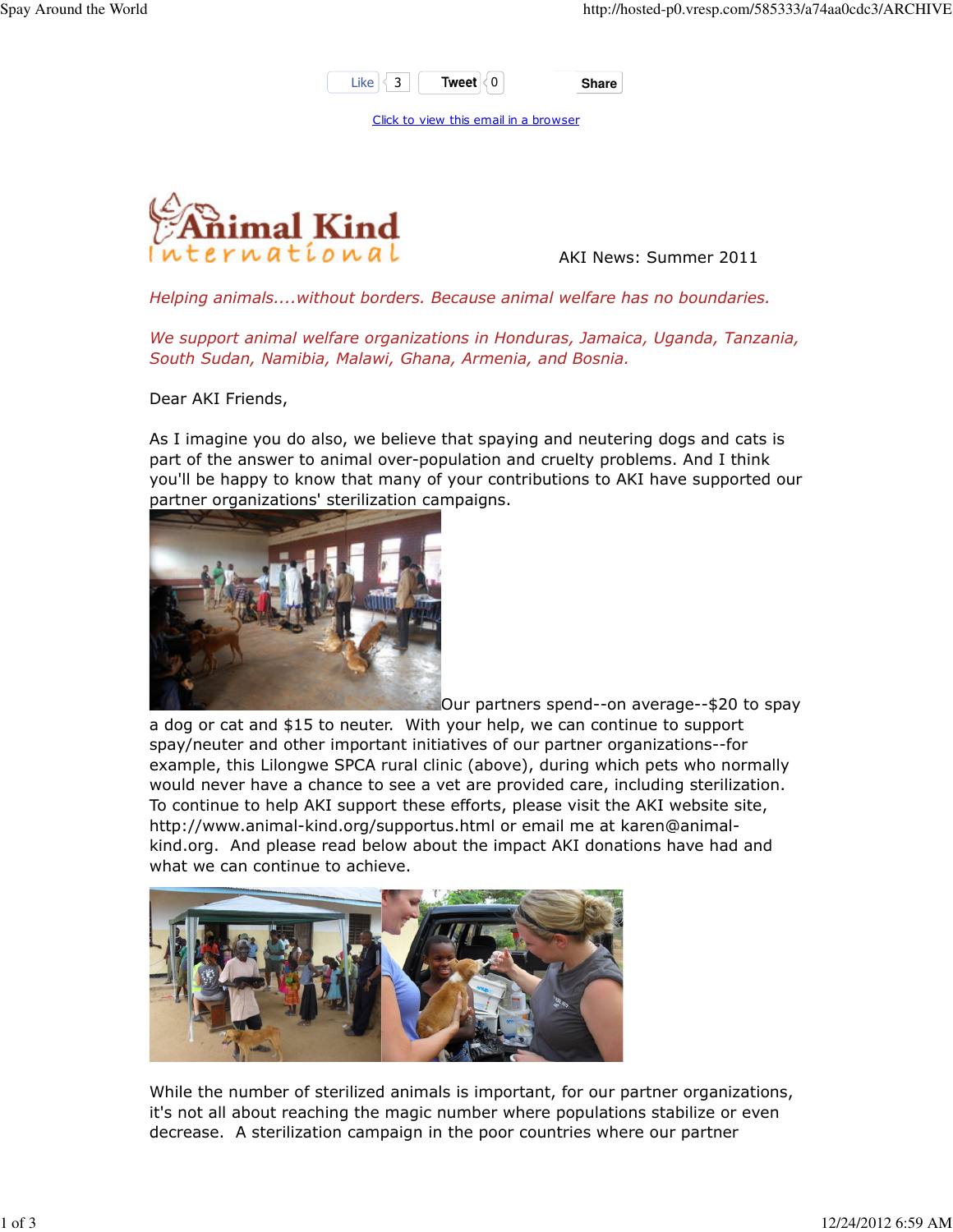organizations work is an opportunity to provide lessons in animal care and kindness--as you can see from the pictures above of a Tanzania Animal Welfare Society Sterilization Campaign. AKI donors have helped make this TAWESO campaign possible (read more about TAWESO here, http://www.animal-kind.org /tanzania.html).

Sterilization campaigns can have unexpected results. They can teach humane lessons that last a lifetime. For example, I visited Kamwokya, a poor area of Kampala, eight years after our last spay/neuter campaign there (below, a sterilization campaign in Kamwokya in 2002). I met a woman who remembered me and told me her son used to watch us sterilize the dogs and cats in the area, and he now has dogs that he loves and protects and he teaches his children to be kind to the dogs. With support from AKI, the Uganda SPCA continues to provide spay/neuter in rural areas and in urban slum areas (read more about Uganda SPCA here, http://www.animal-kind.org/ugandaadvocate.html).



I think the best thing about sterilization campaigns is when children--often for the 1st time, see that our partner organizations take such good care of the animals during the clinics. The children in turn learn the message of animal care and kindness. I bet in this picture below from a Lilongwe SPCA vet clinic, we've won some animal welfare converts, and maybe even a budding vet or two.



(Read more about AKI's support for LSPCA here, http://www.animal-kind.org/malawigroup.html)



And in this Helping Hands for Hounds of Honduras

spay/neuter clinic, I think some animal welfarists were born! (read more about HHHH here, http://www.animal-kind.org/honduras.html).

To help in our partner organizations' campaigns, AKI has funded the purchase of medicines and other vet supplies, stipends for vets, humane education material, and fuel to